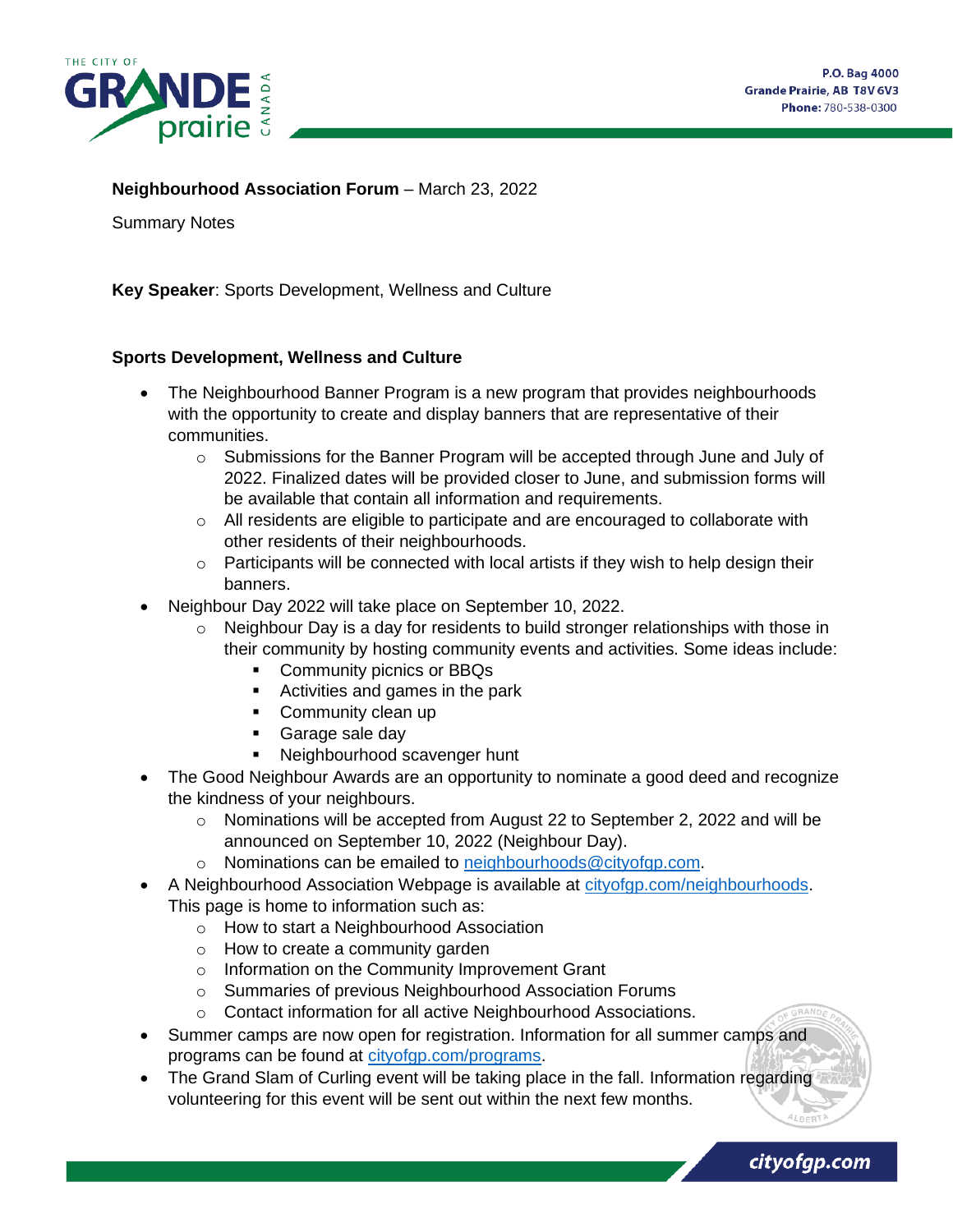- Council has approved the submission of a bid for the City of Grande Prairie to host the 2024 Alberta Winter Games.
	- $\circ$  The final decision on the location of the 2024 Alberta Winter Games will be made near the end of June.
- The Grande Prairie Museum will be opening a new exhibit on April 9 titled Eyeshine: The Boreal Forest at Night. This exhibit will be opened in conjunction with the book launch of Finding Moose by Sue Farrell Holler
	- o This child-friendly exhibit will include activities such as a night forest, a bat cave, a Lumoplay interactive game and a scavenger hunt
	- o Information on the exhibit opening and book launch can be found on the City of [Grande Prairie website.](https://www.cityofgp.com/culture-community/news-events/event-calendar/grande-prairie-museum/eyeshine-boreal-forest-night)
- Questions
	- o *Can previous banner designs be submitted?* Yes, neighbourhoods are welcome to submit previous banner designs.
	- o *Can neighbourhoods work with their own artists rather than being connected with an artist?* Yes. Specifications for submissions will be included on the form to ensure all submissions are submitted in the correct format.
	- o *What neighbourhoods currently have banners?* Some neighbourhoods that currently have banners displayed are Country Club, Highland Park, Avondale and Swanavon.
	- o *What will the banners look like?* These banners will be hung on lamp posts and are 2' wide by 4' tall.
	- o *Are independent citizens able to submit designs?* Yes. Once all designs have been submitted, the City will work with the neighbourhoods to determine which designs they believe best suit their neighbourhood.

# **Energy and Environment**

- As spring approaches, contaminations such as leaks from vehicles may find their way into the water and storm drains. These storm drains run directly into Bear Creek.
	- $\circ$  If you see waste or contamination such as oil spills, contact 311 to report it.
- Earth Day will be hosted on April 22 from 4 p.m. 8 p.m. at Montrose Cultural Centre
	- o Local vendors will be set up in the Teresa Sargent Hall
	- o Owners of electric vehicles will be attending to answer any questions patrons may have about owning an electric vehicle
	- $\circ$  GP Grows will be included in Earth Day. A seed bar will be available for patrons to choose which seeds they would like. Peat pellets will be provided to begin germinating your seeds.
		- **.** In May, soil will be available at the Activity and Reception Centre
	- $\circ$  A draw will take place for an electric bike. Attendance at Earth Day is required to be entered into the draw.
- The Annual City Scrub will take place May 1 May 7.
	- o If you would like to host a neighbourhood scrub outside of these dates, contact [environment@cityofgp.com](mailto:environment@cityofgp.com) for supplies such as bags, gloves and garbage pickers.